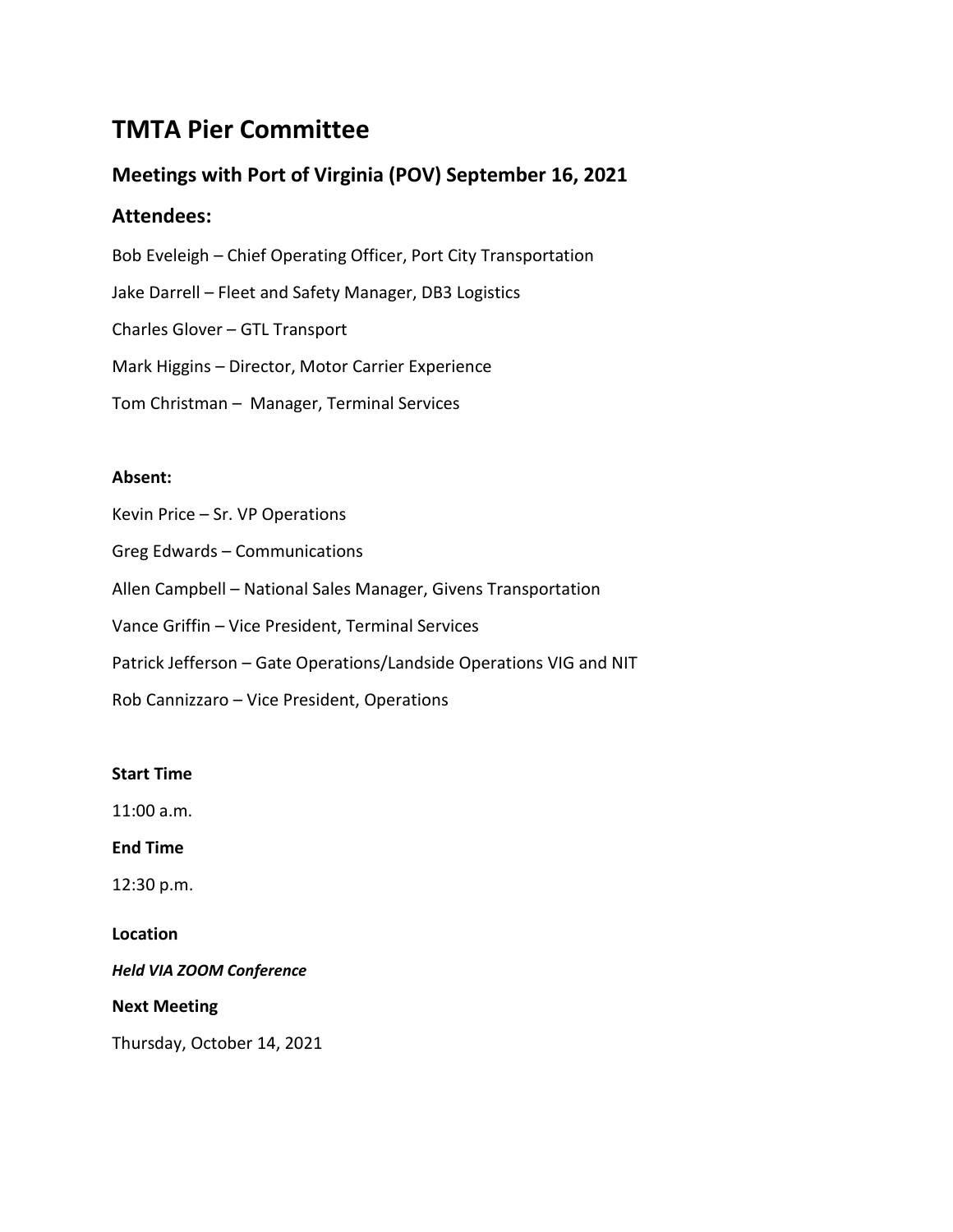# **Notes/Findings**

#### **Metrics**

Next Meeting

#### **Volumes**

No changes from last meeting where we reported volumes are strong and continue to be strong. Vessel delays continue to cause vessel bunching.

#### **Over 2 hour turn times**

2+ hour turn time issue is primarily at VIG and have been on the rise. Mandatory hour 2+ hour turns are up but not significantly. 2+ hour turn times in the nonmandatory hours are higher as motor carriers try to return empties. The Committee expressed its view that a lack of empty return appointments during the day are driving behavior during nonmandatory hours.

The Port continues to work on increasing dual moves and balancing empty return moves at the Port versus pushing moves to PPCY.

#### **Motor Carriers with High Missed Appointment %**

The Committee expressed its view that some carriers are missing appointments at a higher rate because their prior reservation turn time is longer than normal. However a group of companies have been identified with high missed appointment rates and the Port will be in touch with them. The existing penalty program for excessive missed appointments will be implemented.

**Container Numbers Showing in ProPass in Both Terminals** - This error normally occurs when a ship call moves from NIT to VIG or vice versa. The clue to motor carriers that this has occurred is the original item on your watch list will show status is "unknown" while the new item will have the updated location*.* The fix is now in production.

**Last Minute Changes to Reservations** – This will be fixed when Port Manager is rolled out. Due to high volumes right not the roll out will be delayed for a short time. It will contain features that allow more last minute changes to minor parts of a reservation – for example - license plate change, empty container number, export container number (not booking), chassis type.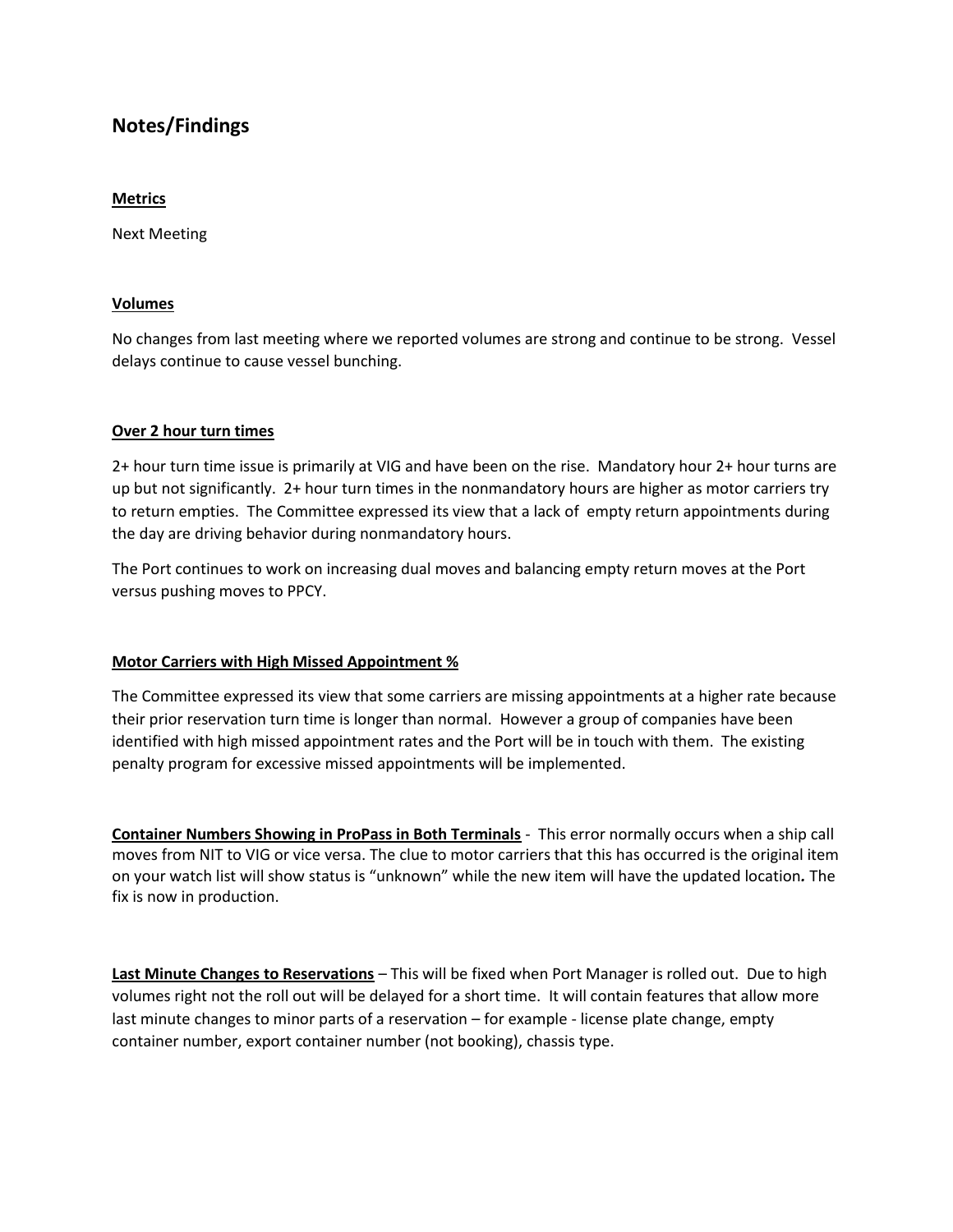#### **RFID Tag Disappearing or Losing Association with License Plate**

The ProPass Driver Truck Register lists each truck and the RFID tag associated with it. If multiple trucks have the same RFID tag assigned to it then there is risk that multiple trucking companies can potentially edit the tag.

Motor Carriers who find this issue happening should contact TRS Group for help.

The Committee raised issues of tags being moved to different vehicles and drivers moving to different companies.

Port will work on potential ways to protect reservations made and secured even if an RFID tag is registered to multiple carriers.

Motor Carriers should check their RFID registrations to ensure only one carrier has each truck associated with each license plate.

#### **Delay in Receipt of Reefer Settings**

At least one ocean carrier is slow to provide reefer settings to MRS which in turn slows reefer turns. The Port is not in control of that process. Motor Carriers should direct the issue to the ocean carrier involved.

#### **Old Holds on Containers Affecting Current Appointments**

There is no process in place for ocean carriers to clean up old holds. And Port is not authorized to remove holds put in place by shipping lines. This is a process that should be fixed by the shipping lines.

#### **License Plates Still Not Visible**

This is an issue discussed last year and put in the minutes of this Committee. However, some trucks are still arriving at Port of Virginia facilities without displayed license plates. PPCY will now deny service to any truck not displaying a license plate.

#### **Chassis**

Very limited availability. Port has added drop locations for chassis. New chassis are being brought in as fast as possible but being absorbed as fast as they arrive. Customers are creating drop lots on wheels which has the potential make chassis availability even worse.